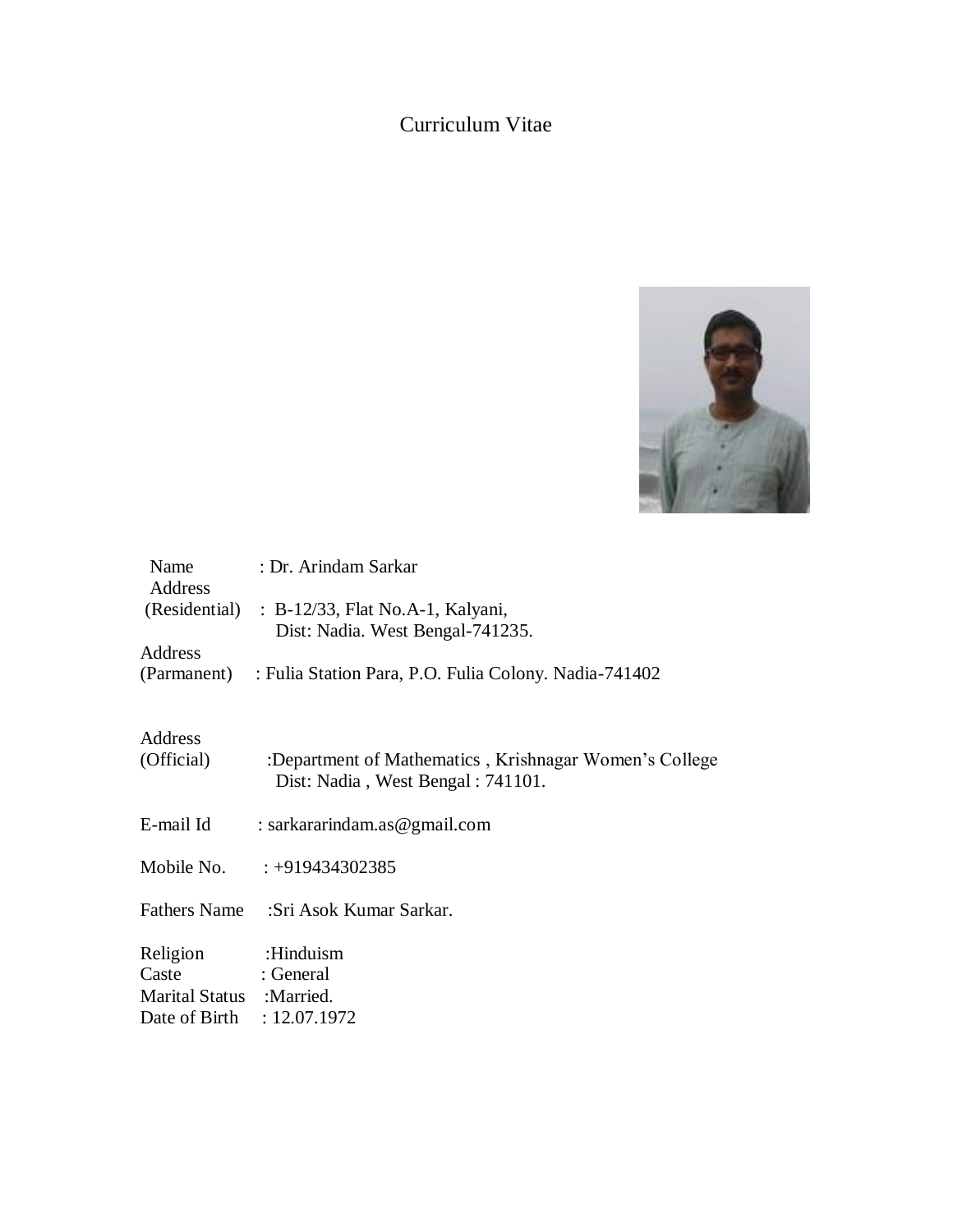# **A. Educational Qualifications\Achievements**

- Obtained B.Sc (Hons.) in Mathematics and M.Sc. in Mathematics (Pure) from the University of Kalyani.
- Passed CSIR-UGC NET and SLET.
- Obtained Ph. D. in Mathematics from the University of Kalyani. Name of the Thesis: Some Studies on the Value Distributions of Entire and Meromorphic Functions.
- Research interest: Complex Analysis (Broad Area), Nevanlinna Theory of Meromorphic Functions.
- $\bullet$
- Awarded the Summer Research Fellowship 2014 by the Indian Academy of Sciences to work with Dr. Shrihari Sridhran at the CMI.(Unable to avail)
- Conference : presented papers in many national and international conferences, some of which includes international conferences held in the **Indian Mathematical Society; Department of Mathematics, Pondicherry University (Travel supported by UGC); Department of Mathematics, University of Pune; Department of Mathematics and Lviv Math Soc. Ivan Franko National University of Lviv, Ukraine (Travel supported by UGC).**
- Research Project completed: [UGC funded ] **"Some Studies on the Uniqueness of Meromorphic Functions Related to Sharing of Values or Sets"** [F. PSW-163/15-16(ERO), 1 Feb, 2017] as a sole investigator . Project Grant: Rs. 230000/-.
- Publications
	- **1. Arindam Sarkar**,

 Power of a meromorphic functions sharing a set with least cardinality and weight with its derivative;

Journal of the Indian Math. Soc.Vol. 88, Nos. (3-4) (**2021**), 355-372. [**Scopus]**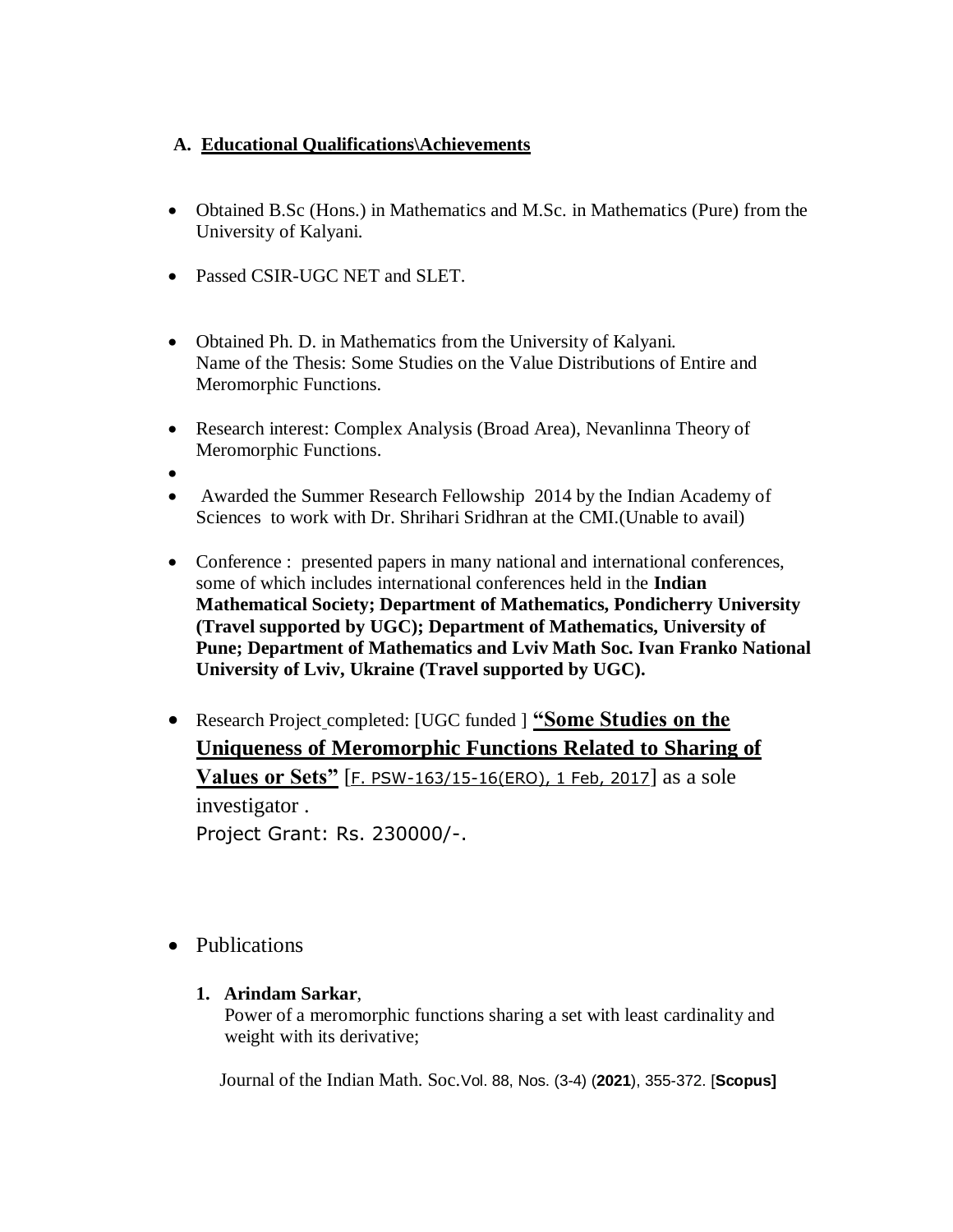#### **2. Arindam Sarkar**,

Uniqueness of meromorphic functions sharing two sets with least possible cardinalities;

Anal. Univ. de Vest Timisoara Ser. Math. Informatics, LVII, 2, (**2019**), 112-130.

#### **3. Arindam Sarkar**,

Equipolar Functions sharing a set; (Accepted on Dec. 9, **2019**, to appear) Stud. Univ. Babes-Bolayi Math. [**Scopus** ]

#### **4. Arindam Sarkar**,

Derivatives of meromorphic functions sharing two sets with least cardinalities; Adv. Pure Appl. Math. , 10(3), 251-262, (**2019**) [**Scopus**]

#### **5. Arindam Sarkar**,

Some Further Studies on the uniqueness of meromorphic functions sharing three sets; The J. Anal. (Springer) , 26, 119-134 (**2018**)

## **6. Arindam Sarkar** and Paulomi Chattopadhyay, Meromorphic functions sharing two sets, Annal. Univ. Oradea, Fasc. Math. , TOM XII, Issue 2, **2015** (43-50)

**7. Arindam Sarkar** and Paulomi Chattopadhyay, Uniqueness of meromorphic functions sharing three values, Kragujevac J. Math. **38(1)** (**2014**) 105-123.[**Scopus**]

### **8. Arindam Sarkar,**

Some results on uniqueness of meromorphic functions sharing sets, Matematychni Studii**, 41(1)**(2014) 53-61. [**Scopus**]

## **9. Arindam Sarkar** and Paulomi Chattopadhyay,

Further result on unique range set of meromorphic functions with deficient poles,

Facta Universitatis (Nis), Ser. Math. Inform. Vol .**28(3)**(2013) 229-240.

#### **10. Arindam Sarkar** and Paulomi Chattopadhyay,

Results on meromorphic functions sharing two sets with reduced cardinality and weight,

Acta Universitatis Apulensis, No.**32**(2012) 133-147.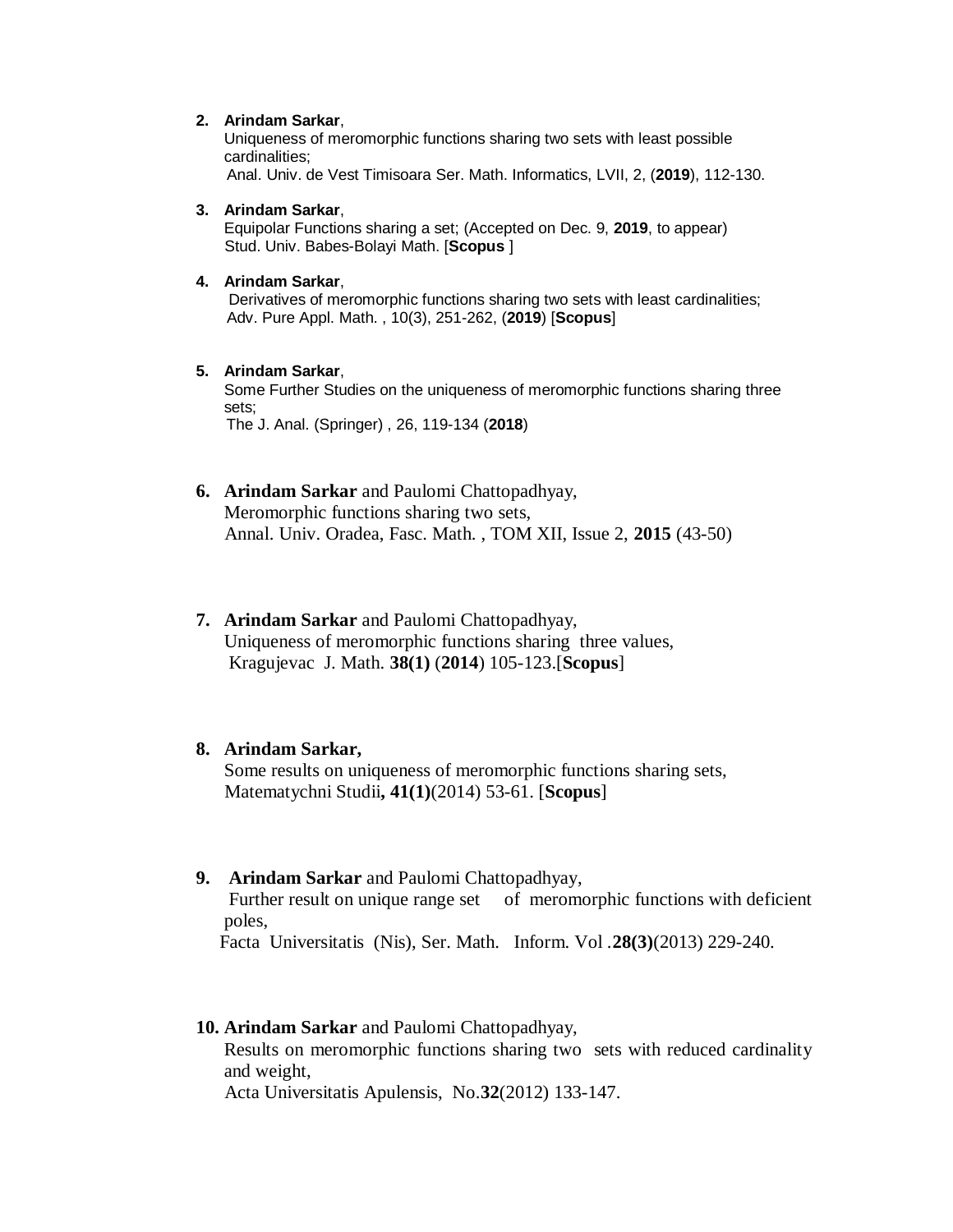- **11. Arindam Sarkar** and Paulomi Chattopadhyay, On some uniqueness of meromorphic functions sharing three values, KYUNGPOOK Math. J. **50**(2010) 357-370. [**Scopus**]
- **12.** . I. Lahiri and **A. Sarkar,**  Uniqueness of meromorphic functions sharing three values, Ann. Polon .Math**. 86.1**(2005) 15-21. [**Scopus**]
- **13.** I. Lahiri and **A. Sarkar** , On a uniqueness theorem of Tohge, Arch .Math.(Basel**) 84**(2005) 461-469. [**Scopus]**

## **14.** I. Lahiri and **A. Sarkar,**

Uniqueness of a meromorphic function and its derivative, J. Inequal. Pure and Appl. Math**. 5(1)Art20** (2004).

#### **15.** I. Lahiri and **A. Sarkar,**

Borel exceptional values of meromorphic functions, Vietnam J. Math. **32.2**(**2004**) 171-184. [**Scopus]**

#### **16.** I. Lahiri and **A. Sarkar,**

Non-linear differential polynomials sharing 1-points with weight two, Chinese J. Contmp. Math**. 25**(**2004**) 325-334. [**Scopu**s]

- Membership of Professional Bodies: Life member of the Indian Mathematical Society.
- Journal Reviewer: Boletín de la Sociedad Matemática Mexicana (Springer)